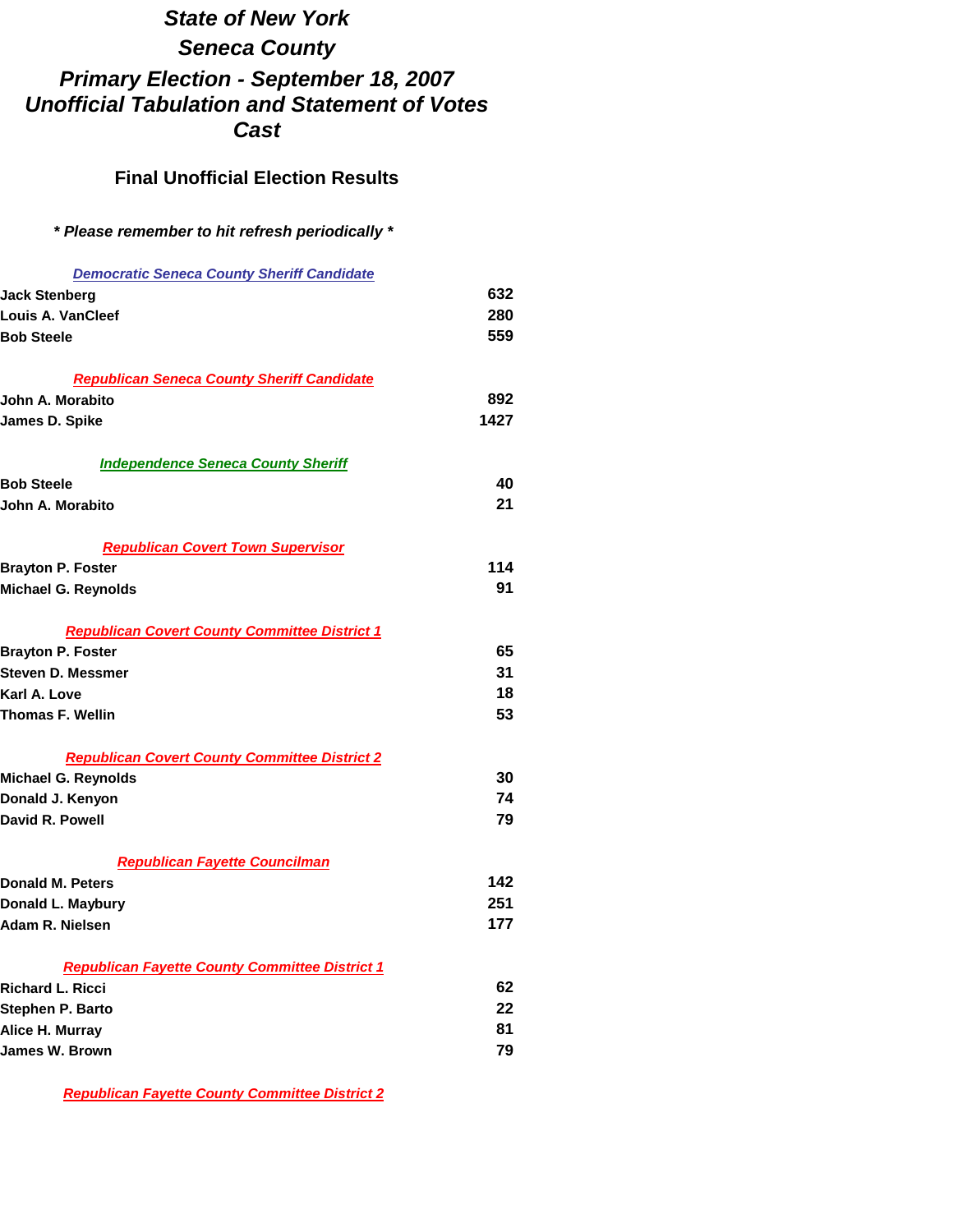| James O. Somerville                                   | 73  |
|-------------------------------------------------------|-----|
| Ralph L. Sorensen                                     | 36  |
| Adam R. Nielsen                                       | 31  |
| Karl L. vonHahmann                                    | 56  |
|                                                       |     |
| <b>Republican Fayette County Committee District 3</b> |     |
| Donald M. Peters                                      | 31  |
| David C. Rauscher                                     | 73  |
| Frederick D. Jensen                                   | 63  |
| <b>Republican Junius County Committee</b>             |     |
| Robert P. Peterman                                    | 29  |
| <b>Dale Smith</b>                                     | 52  |
| Eric N. Jensen                                        | 31  |
| P. Stephen Smith                                      | 32  |
| <b>Lodi Superintendent of Highways</b>                |     |
| Michael A. McLaughlin                                 | 73  |
| Karel A. Titus                                        | 80  |
|                                                       |     |
| <b>Independence Lodi Superintendent of Highways</b>   |     |
| Michael A. McLaughlin                                 | 3   |
| <b>Karel A. Titus</b>                                 | 1   |
| <b>Republican Lodi County Committee</b>               |     |
| Lester D. Hayward                                     | 64  |
| Sarah E. McGuire                                      | 54  |
| E. Lee Davidson                                       | 69  |
| Lois E. Jennings                                      | 65  |
| <b>Republican Ovid Councilman</b>                     |     |
| <b>Russel M. McComb</b>                               | 53  |
| <b>Kevin C. Wilkins</b>                               | 109 |
| Mark C. Beardsley                                     | 84  |
|                                                       |     |
| <b>Republican Ovid County Committee District 1</b>    |     |
| Mark R. Holden                                        | 55  |
| David E. Terry, Jr.                                   | 29  |
| <b>David L. Winters</b>                               | 36  |
| David E. Terry                                        | 42  |
| <b>Republican Ovid County Committee District 2</b>    |     |
| Jay P. Dey                                            | 32  |
| Roger J. Getman                                       | 23  |
| Betty J. Baker                                        | 28  |
| Robert O. English                                     | 22  |
|                                                       |     |

*Republican Romulus Town Supervisor*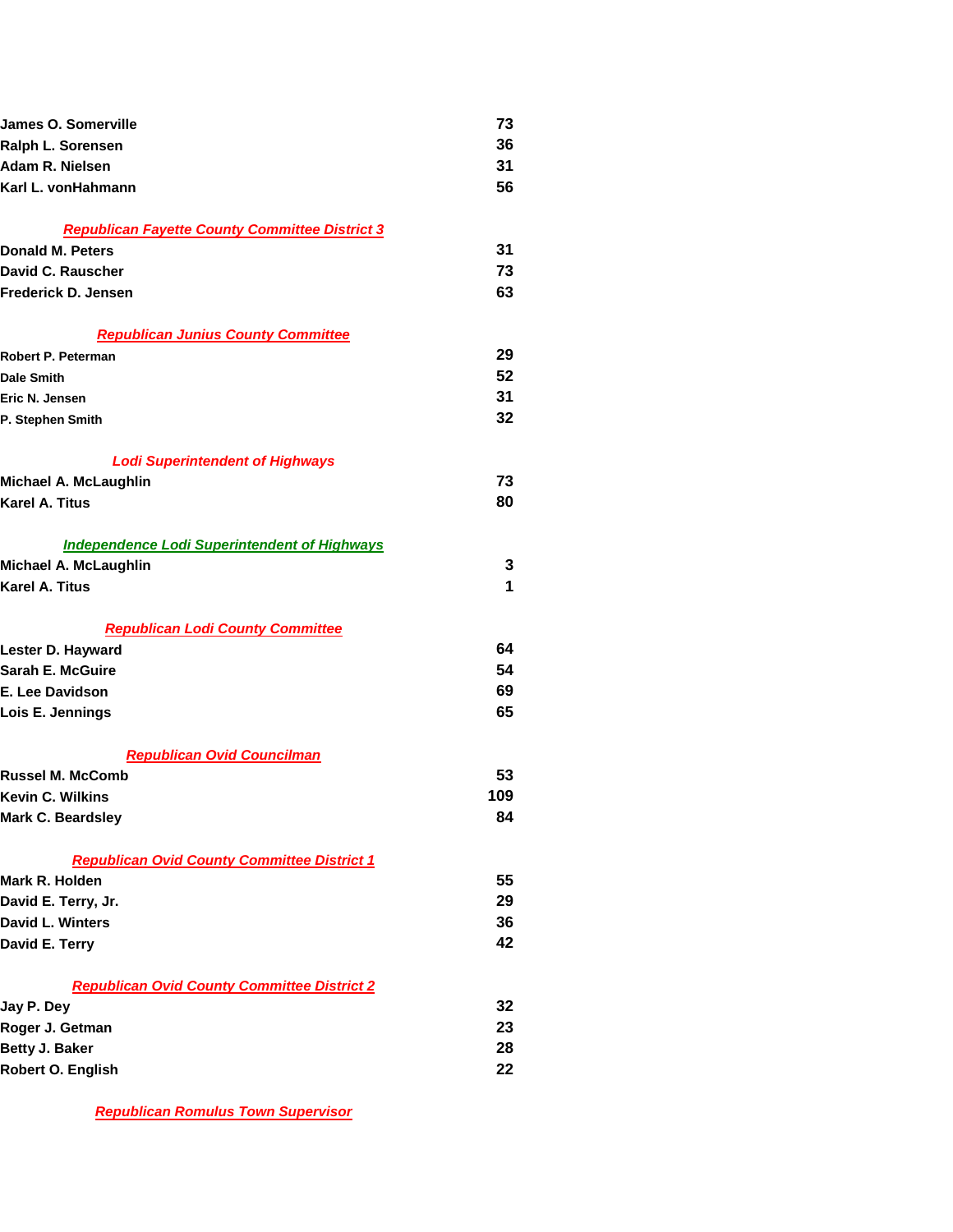| W. Casey McDonald                                          | 77  |
|------------------------------------------------------------|-----|
| David M. Kaiser                                            | 189 |
|                                                            |     |
| <b>Republican Romulus Councilman</b>                       |     |
| Judy A. Galipeau                                           | 116 |
| James H. Bromka                                            | 106 |
| David R. Abbey                                             | 61  |
| Ralph D. Walborn, Jr.                                      | 125 |
| <b>Republican Romulus County Committee District 1</b>      |     |
| Debra C. Abbey                                             | 31  |
| <b>Timothy A. Williamson</b>                               | 36  |
| <b>Scott L. Porter</b>                                     | 24  |
| David M. Kaiser                                            | 57  |
| <b>Republican Romulus County Committee District 2</b>      |     |
| William E. Sebring, Jr.                                    | 27  |
| Roger L. Coyle                                             | 34  |
| Kyle Collinsworth, Sr.                                     | 33  |
| Milton M. vonHahmann                                       | 27  |
| <b>Republican Romulus County Committee District 3</b>      |     |
| <b>W. Casey McDonald</b>                                   | 28  |
| James H. Bromka                                            | 23  |
| Ralph D. Walborn, Sr.                                      | 44  |
| Ralph D. Walborn, Jr.                                      | 42  |
| <b>Republican Seneca Falls Councilman</b>                  |     |
| David M. Pitcher                                           | 176 |
| Michelle R. Earle                                          | 198 |
| Duane D. Moore                                             | 261 |
| John A. Vaughn                                             | 195 |
| <b>Republican Seneca Falls County Committee District 2</b> |     |
| <b>Terry J. Fenton</b>                                     | 50  |
| <b>Carmina Russo</b>                                       | 69  |
| T. J. Ikewood                                              | 28  |
| <b>Republican Seneca Falls County Committee District 3</b> |     |
| Nicaletta J. Greer                                         | 28  |
| David A. Chubb                                             | 13  |
| Duane D. Moore                                             | 8   |
| Herbert R. Holden                                          | 26  |
| <b>Republican Seneca Falls County Committee District 4</b> |     |
| Kathryn A. Peterson                                        | 50  |
| David M. Pitcher                                           | 23  |
| Gregory P. Lazzaro                                         | 28  |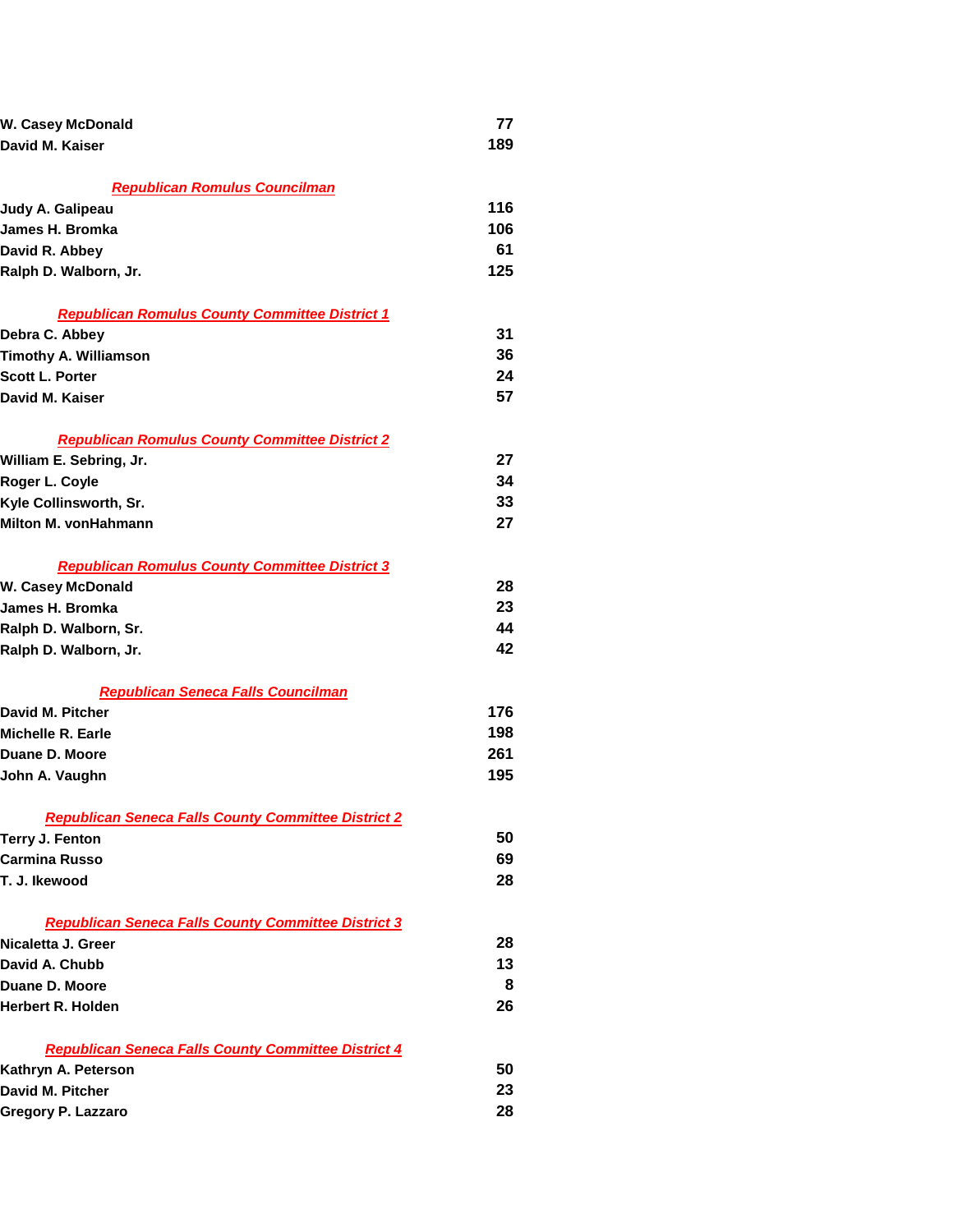| <b>Republican Seneca Falls County Committee District 7</b> |     |
|------------------------------------------------------------|-----|
| Frank J. Sinicropi                                         | 35  |
| Lucille C. Cook                                            | 25  |
| Georgia A. Connolly                                        | 8   |
| James P. Clark                                             | 29  |
|                                                            |     |
| <b>Republican Seneca Falls County Committee District 8</b> |     |
| John M. Balbierer                                          | 38  |
| Thomas R. David                                            | 34  |
| Leo T. Connolly                                            | 18  |
| Nicholas A. Sciotti                                        | 47  |
| <b>Republican Varick Councilman</b>                        |     |
| <b>Richard E. Peterson</b>                                 | 138 |
| Curtis J. Karlsen                                          | 78  |
| John J. Saeli                                              | 157 |
| <b>Republican Varick County Committee</b>                  |     |
| <b>Timothy J. Wolverton</b>                                | 47  |
| Robert W. Bauman                                           | 94  |
| Jeffrey C. Case                                            | 86  |
| Peter L. McDonald                                          | 112 |
| <b>Republican Waterloo County Supervisor</b>               |     |
| Robert S. Shipley, Jr.                                     | 315 |
| <b>Edwin G. Nelson</b>                                     | 252 |
| C. Jerry Robinson, Sr.                                     | 291 |
| <b>Republican Waterloo Town Supervisor</b>                 |     |
| <b>Sharon L. Secor</b>                                     | 289 |
| James H. Mooney                                            | 271 |
| <b>Republican Waterloo County Committee District 1</b>     |     |
| <b>C. Fred Trickler</b>                                    | 51  |
| James T. Hughes, Jr.                                       | 26  |
| Michael P. O'Brien                                         | 43  |
| Edwin G. Nelson                                            | 43  |
| <b>Republican Waterloo County Committee District 2</b>     |     |
| Arthur C. Hall                                             | 41  |
| <b>Sharon L. Secor</b>                                     | 60  |
| <b>Sherrill O'Brien</b>                                    | 21  |
| William J. McMahon                                         | 37  |
| <b>Republican Waterloo County Committee District 3</b>     |     |
| <b>Charlotte M. Carroll</b>                                | 49  |
| C. Jerry Robinson                                          | 50  |